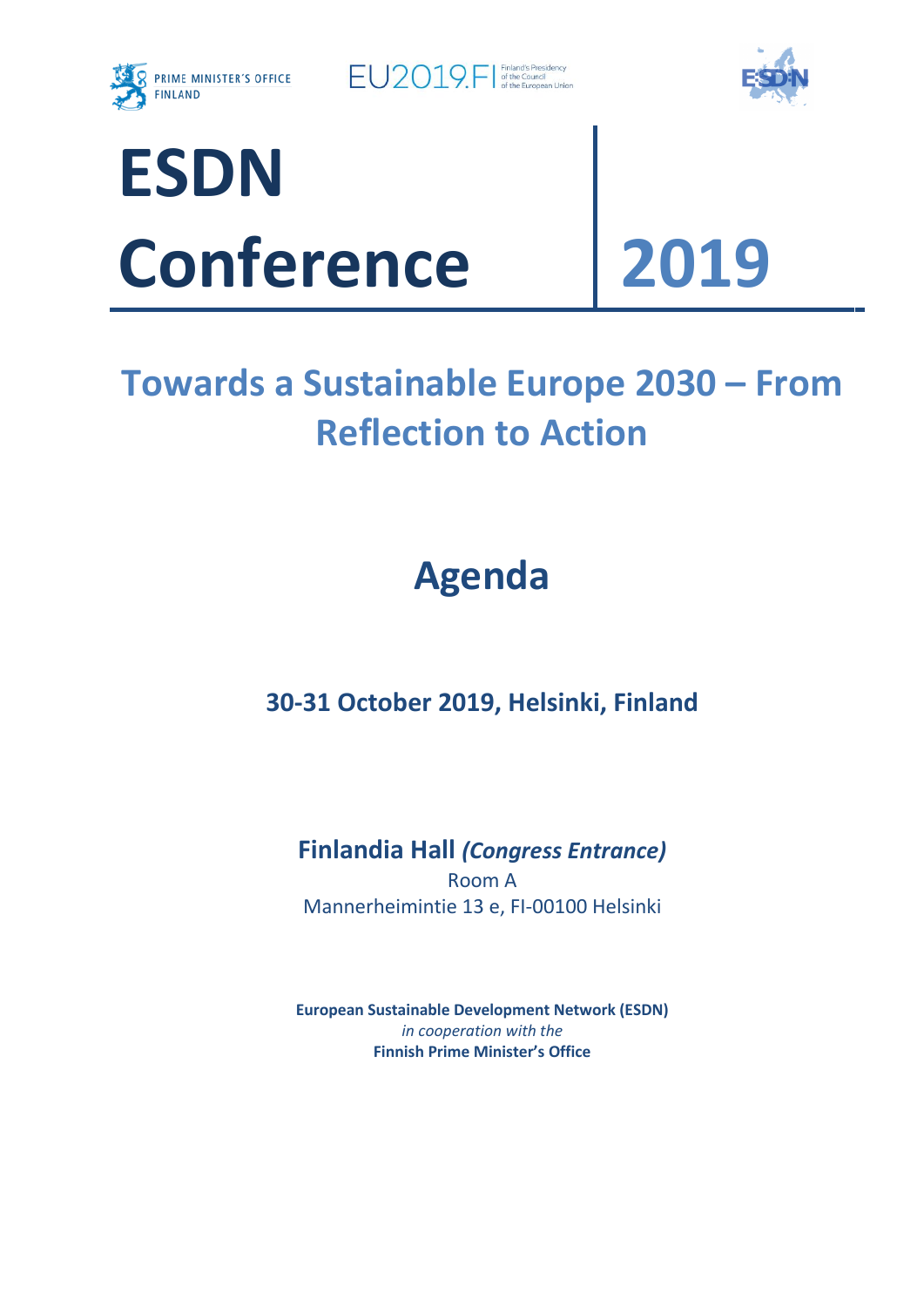## **Wednesday, 30 October 2019**

| 08:15-09:00 | <b>Registration and Coffee</b>                                                                                                                                                                                                                                                          |
|-------------|-----------------------------------------------------------------------------------------------------------------------------------------------------------------------------------------------------------------------------------------------------------------------------------------|
| 09:00-09:30 | <b>Welcome and Overview of Conference Objectives</b>                                                                                                                                                                                                                                    |
| 09:00-09:10 | Ville Skinnari, Minister for Development Cooperation and Foreign Trade,<br><b>Finland</b>                                                                                                                                                                                               |
| 09:10-09:20 | Wolfram Tertschnig & Elisabeth Freytag-Rigler, Co-chairs of the ESDN Steering<br>Group, Federal Ministry for Sustainability and Tourism, Austria                                                                                                                                        |
| 09:20-09:30 | Annika Lindblom, Secretary General, National Commission on Sustainable<br>Development, Ministry of the Environment, Finland                                                                                                                                                             |
| 09:30-10:45 | Session 1: Taking stock on the implementation at the global,<br>European and national level: 4 years after adoption of the<br>2030 Agenda                                                                                                                                               |
| 09:30-09:35 | <b>Video Address on the Global 2030 Agenda Process</b><br>Amina J. Mohammed, United Nations Deputy Secretary General                                                                                                                                                                    |
| 09:35-09:55 | Global Sustainable Development Report (GSDR): Paving the way for global<br>transformation to sustainable development by 2030<br>Eeva Furman, Member of the GSDR Group of Scientists & Director of the<br>Environmental Policy Centre at the Finnish Environment Institute SYKE, Finland |
| 09:55-10:15 | EU's Strategy and Approach to Achieve Sustainable Development by 2030<br>Helena Braun, Member of Cabinet of Commissioner Frans Timmermans,<br><b>European Commission, Belgium</b>                                                                                                       |
| 10:15-10:35 | Overview of the state of implementation of the 2030 Agenda on the national<br>level in Europe<br>Eric Mulholland, Institute for Managing Sustainability, Vienna University of<br>Economics and Business, ESDN Office, Austria                                                           |
| 10:35-10:45 | <b>Q&amp;A in the Plenary</b>                                                                                                                                                                                                                                                           |
| 10:45-11:15 | <b>Coffee Break</b>                                                                                                                                                                                                                                                                     |
| 11:15-13:15 | <b>Session 1 (continued)</b>                                                                                                                                                                                                                                                            |
|             | Experiences in the Implementation of the 2030 Agenda & Reflection of<br>Progress at the National and Regional Level: Key Successes and Challenges                                                                                                                                       |
| 11:15-12:30 | ConverStations with 3 rounds (25 min per round)<br>Providing the opportunity to discuss the experiences with the following<br>European countries and one Finnish autonomous region:                                                                                                     |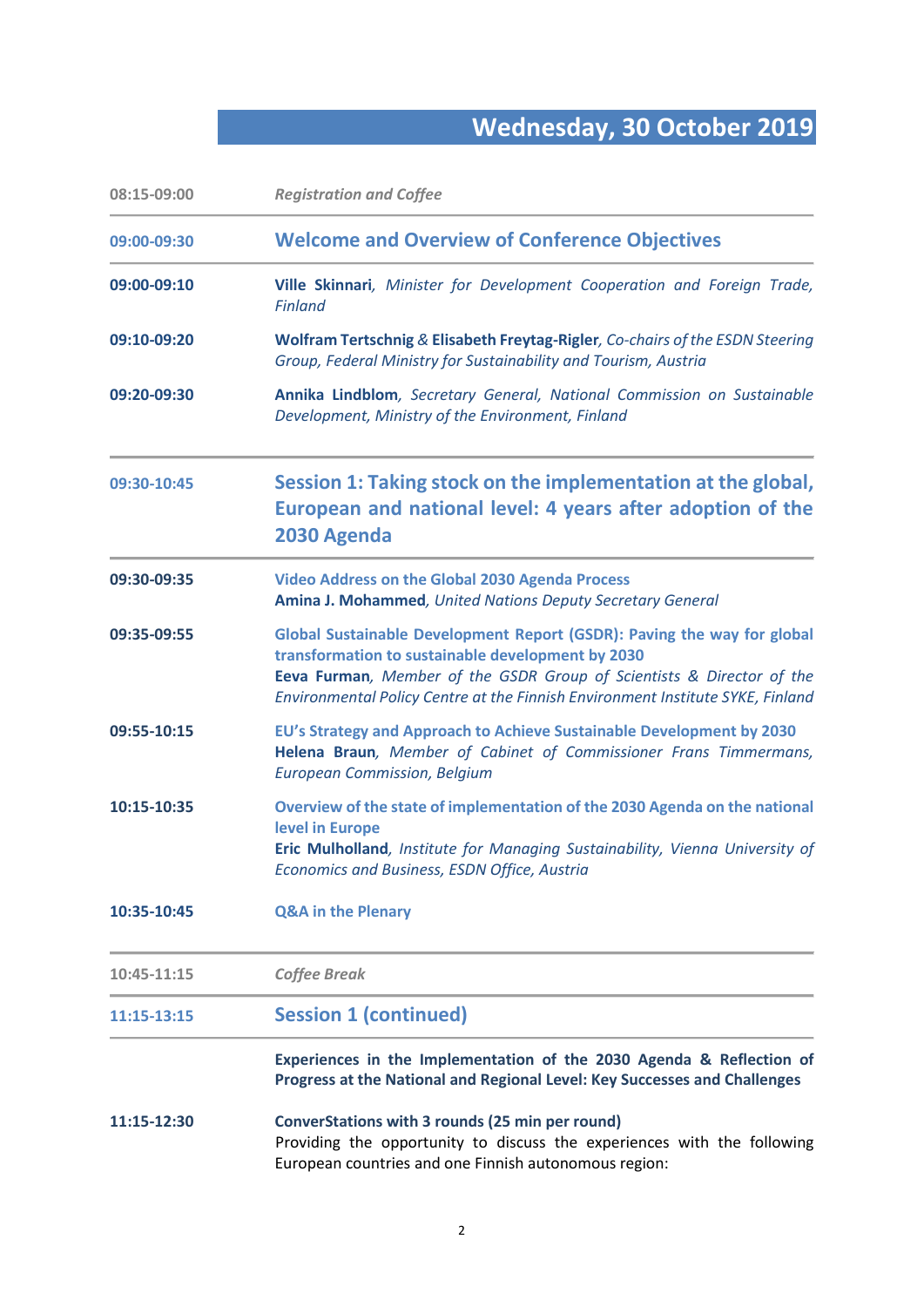| 1.          | Åland Island (Finland)          |                                                                                                                                                                                                                                                                                                                                                                  |
|-------------|---------------------------------|------------------------------------------------------------------------------------------------------------------------------------------------------------------------------------------------------------------------------------------------------------------------------------------------------------------------------------------------------------------|
|             |                                 | Micke Larsson, Government of Åland                                                                                                                                                                                                                                                                                                                               |
| 2.          | <b>Austria</b>                  | <b>Wolfram Tertschnig, Federal Ministry for Sustainability and Tourism</b>                                                                                                                                                                                                                                                                                       |
| 3.          | <b>Estonia</b>                  | Eili Lepik, Government Office                                                                                                                                                                                                                                                                                                                                    |
| 4.<br>5.    | <b>Finland</b><br><b>France</b> | Marja Innanen, Prime Minister's Office                                                                                                                                                                                                                                                                                                                           |
|             |                                 | Stéphane Bernaudon, Ministry for the Ecological and Inclusive Transition of<br><b>France</b>                                                                                                                                                                                                                                                                     |
| 6.          | <b>Germany</b>                  |                                                                                                                                                                                                                                                                                                                                                                  |
| 7.          | <b>Iceland</b>                  | Marie-Louise von Münchhausen, Federal Chancellery                                                                                                                                                                                                                                                                                                                |
| 8.          | <b>Italy</b>                    | Ásta Bjarnadóttir, Prime Minister's Office                                                                                                                                                                                                                                                                                                                       |
|             |                                 | Mara Cossu, Ministry for the Environment, Land and Sea                                                                                                                                                                                                                                                                                                           |
| 9.          | Luxembourg                      |                                                                                                                                                                                                                                                                                                                                                                  |
|             |                                 | Marguy Kohnen, Ministry for Environment, Climate and Sustainable<br>Development                                                                                                                                                                                                                                                                                  |
|             | 10. Poland                      |                                                                                                                                                                                                                                                                                                                                                                  |
|             | 11. Romania                     | Marta Ostrowska-Chałupa, Minstry of Entrepreneurship and Technology                                                                                                                                                                                                                                                                                              |
|             |                                 | Luminița Bălălău, Department of Sustainable Development, Office of the Prime<br><b>Minister</b>                                                                                                                                                                                                                                                                  |
|             | 12. Spain                       |                                                                                                                                                                                                                                                                                                                                                                  |
|             |                                 | Cristina Gallach, Prime Minister's Office                                                                                                                                                                                                                                                                                                                        |
|             | 13. Switzerland                 | Tina Leiser, Federal Office for Spatial Development                                                                                                                                                                                                                                                                                                              |
| 12:30-13:15 |                                 | Stakeholder Panel Discussion: Taking stock on the 2030 Agenda<br>implementation at the different policy levels                                                                                                                                                                                                                                                   |
|             |                                 | <b>Panel Chair:</b><br>Daniel Dubas, Delegate of the Federal Council for the 2030 Agenda & Member<br>of the ESDN Steering Group, Switzerland                                                                                                                                                                                                                     |
|             |                                 | László Borbély, State Counsellor & Head Department of Sustainable<br>$\bullet$<br>Development Office of the Prime Minister, Romania<br><b>Ingeborg Niestroy</b> , Institute for Advanced Sustainability Studies (IASS)<br>$\bullet$<br>Cillian Lohan, European Economic and Social Committee (EESC)<br>$\bullet$<br>Sustainable Development Observatory, Belgium |
|             |                                 | James Gomme, World Business Council for Sustainable Development,<br>$\bullet$<br>Switzerland                                                                                                                                                                                                                                                                     |
|             |                                 | Aleksanteri Kekonen, Representative of Finland's Agenda2030 Youth<br>Group, Finland                                                                                                                                                                                                                                                                              |
|             |                                 | Jasmin Miah, ICLEI - Local Governments for Sustainability, Germany<br>$\bullet$                                                                                                                                                                                                                                                                                  |
|             |                                 | Including questions and comments from the audience, using Twitter Wall                                                                                                                                                                                                                                                                                           |
| 13:15-14:30 |                                 | Lunch                                                                                                                                                                                                                                                                                                                                                            |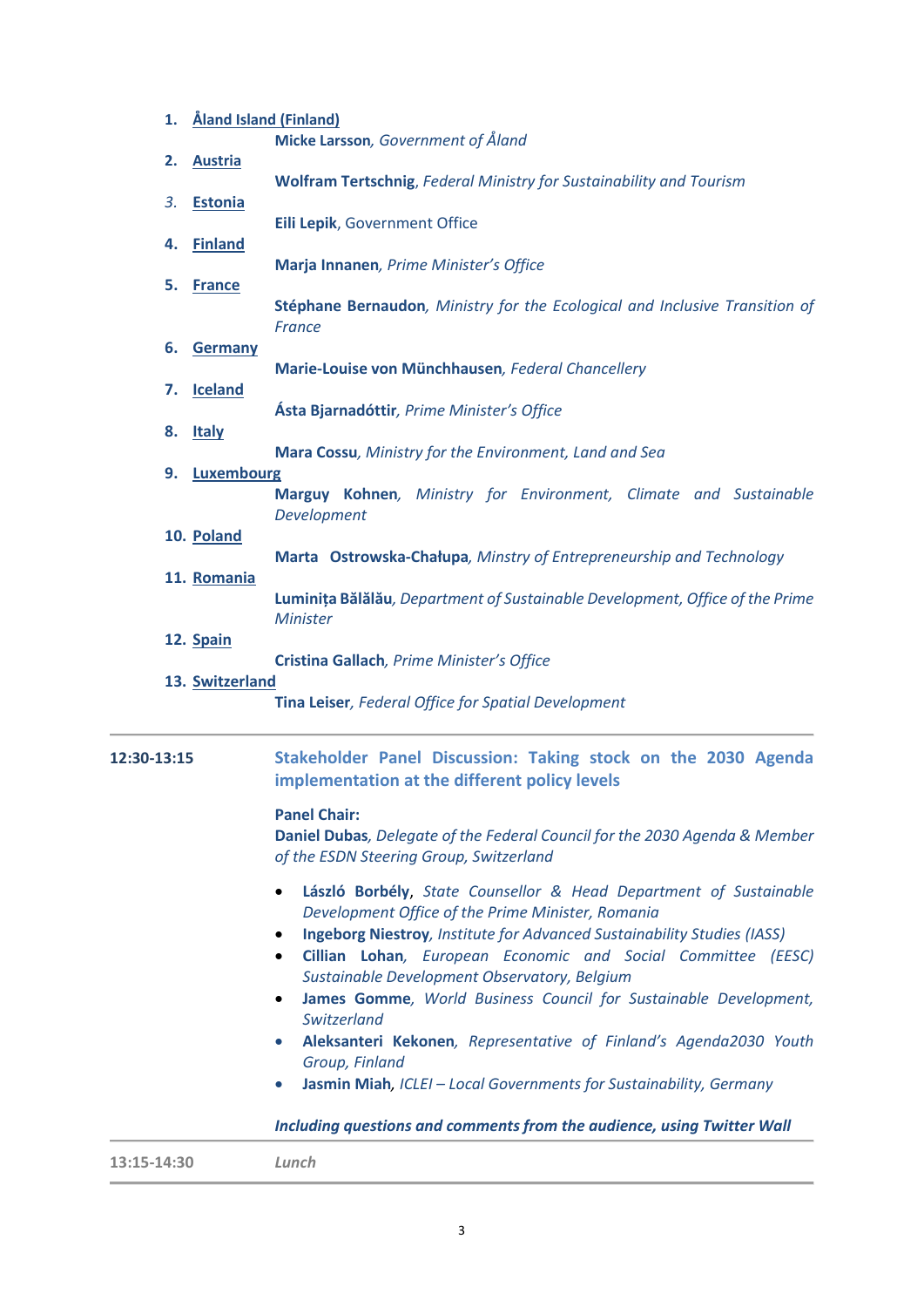| 14:30-17:30 | Session 2: Transformative rather than incremental changes<br>for sustainable development - What does it mean in terms<br>of economics and governance for SD?                                                                                                                                                                                                                                                                                                                                        |
|-------------|-----------------------------------------------------------------------------------------------------------------------------------------------------------------------------------------------------------------------------------------------------------------------------------------------------------------------------------------------------------------------------------------------------------------------------------------------------------------------------------------------------|
| 14:30-14:50 | <b>Linking SD and the 2030 Agenda to Economic Reality</b><br>Joachim Monkelbaan, Quaker United Nations Office, Switzerland                                                                                                                                                                                                                                                                                                                                                                          |
| 14:50-15:10 | Meta-governance for Sustainability: The full toolbox in implementing the<br><b>SDGs</b><br>Louis Meuleman, UN Committee of Experts on Public Administration,<br>Universities of Leuven, Wageningen and Massachusetts Boston, Belgium                                                                                                                                                                                                                                                                |
| 15:10-15:20 | Q&A                                                                                                                                                                                                                                                                                                                                                                                                                                                                                                 |
| 15:20-16:00 | <b>Stakeholder Sounding Board</b>                                                                                                                                                                                                                                                                                                                                                                                                                                                                   |
|             | <b>Sounding Board Chair:</b><br>André Martinuzzi, Head of the Institute for Managing Sustainability, Vienna<br>University of Economics and Business & Coordinator of the ESDN Office                                                                                                                                                                                                                                                                                                                |
|             | Hanna Sarkkinen, Member of the Parliament, Finland<br>$\bullet$<br>Stefan Bauernfeind, Head of the Division Sustainable Development,<br>$\bullet$<br><b>Federal Chancellery, Germany</b><br>Sarah Bentz, Council of European Municipalities and Regions &<br>PLATFORMA, Belgium<br>Rilli Lappalainen, Director, FINGO (Finnish NGO Platform for global<br>$\bullet$<br>development), Finland                                                                                                        |
| 16:00-16:30 | <b>Coffee Break</b>                                                                                                                                                                                                                                                                                                                                                                                                                                                                                 |
| 16:30-17:00 | <b>Participant Table Discussions</b><br>Experiences in the implementation of the 2030 Agenda/SDGs and their links<br>to economic reality and governance issues                                                                                                                                                                                                                                                                                                                                      |
| 17:00-17:15 | <b>Results Presented in Plenary and Twitter Wall</b>                                                                                                                                                                                                                                                                                                                                                                                                                                                |
| 17:15-17:30 | <b>Impressions from the ESDN on Day 1</b><br><b>Representatives of the ESDN Steering Group</b><br>Mara Cossu, Italian Ministry for Environment, Land and Sea & ESDN<br>$\bullet$<br><b>Steering Group</b><br>Marguy Kohnen, Luxembourg Ministry for Environment, Climate and<br>$\bullet$<br><b>Sustainable Development &amp; ESDN Steering Group</b><br>Jörg Mayer-Ries, German Federal Ministry for the Environment, Nature<br>$\bullet$<br>Conservation and Nuclear Safety & ESDN Steering Group |
| 19:00       | Conference Dinner at Helsinki Music Centre,<br>Mannerheimintie 13 A, Helsinki                                                                                                                                                                                                                                                                                                                                                                                                                       |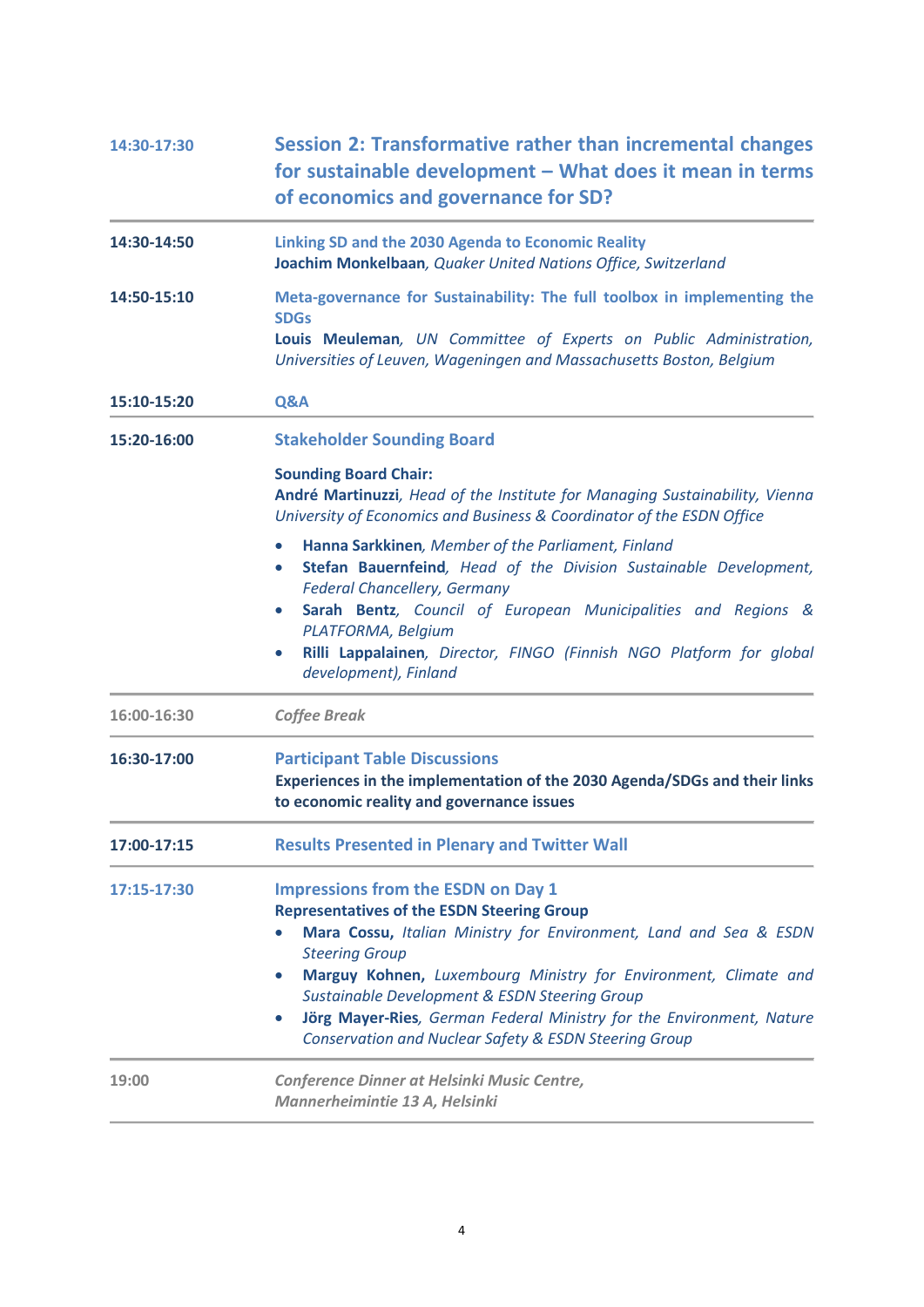### **Thursday, 31 October 2019**

| 08:30-09:00 | Coffee                                                                                                                                                                                 |
|-------------|----------------------------------------------------------------------------------------------------------------------------------------------------------------------------------------|
| 09:00-13:15 | Session 3: Key challenges for Europe in reaching the SDGs<br>and 2030 Agenda                                                                                                           |
| 09:00-09:20 | SDG Index 2019 and Key Challenges for Europe<br>Guillaume Lafortune, Sustainable Development Solutions Network (SDSN),<br><b>France</b>                                                |
| 09:20-09:30 | Q&A                                                                                                                                                                                    |
| 09:30-10:00 | <b>Key Challenges and Important Activities to Achieve the SDGs</b><br>Antti Rinne, Prime Minister of Finland & Chair of the National Commission on<br>Sustainable Development, Finland |
| 10:00-11:00 | Key Themes for Europe in the Implementation of the 2030<br><b>Agenda/SDGs</b>                                                                                                          |
|             | Introductory Presentations to 4 Key Themes and related topics                                                                                                                          |
|             | 1. Circular Economy<br>Leena-Kaisa Piekkari, Specialist on Circular Economy, Finnish Innovation<br><b>Fund Sitra, Finland</b>                                                          |
|             | 2. Economy of Wellbeing<br><b>Ulla Rosenström</b> , Chief Senior Specialist, Prime Minister's Office, Finland                                                                          |
|             | Sustainable Finance, Reporting and Their Role in Achieving the SDGs<br>3.<br>Yvonne Zwick, German Council for Sustainable Development, Germany                                         |
|             | 4. Global Responsibility<br>Kali Taylor, International Institute for Sustainable Development,<br>Switzerland                                                                           |
| 11:00-11:30 | <b>Coffee Break</b>                                                                                                                                                                    |
| 11:30-12:30 | <b>Parallel Break-out Groups on the 5 Key Themes</b>                                                                                                                                   |
|             | <b>Circular Economy</b><br>1.<br><b>Economy of Wellbeing</b><br>2.<br>Sustainable Finance, Reporting and Their Role in Achieving the SDGs<br>3.<br><b>Global Responsibility</b><br>4.  |

#### **12:30-13:00 Key Messages from the Break-out Group Discussions to the EU Presidency and beyond**

Lead discussants present on each theme